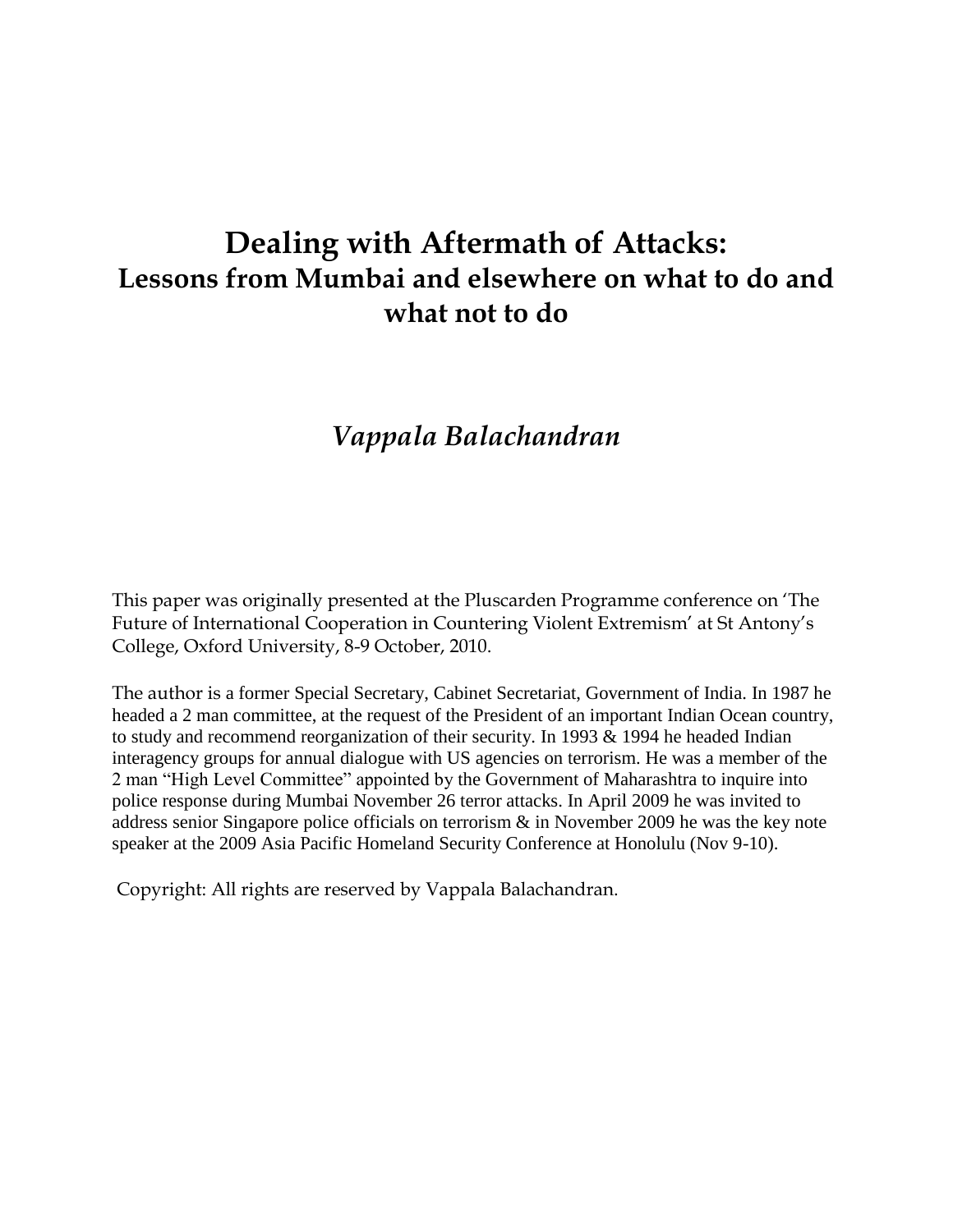## **Dealing with Aftermath of Attacks: Lessons from Mumbai and elsewhere on what to do and what not to do**

### *Vappala Balachandran*

The Mumbai November 26 attacks were marked by several new features though less in casualties than earlier incidents.<sup>1</sup> For the first time heavily armed terrorists *invaded* India through a sea route and engaged in active combat for almost 68 hours.<sup>2</sup> All earlier attacks on Mumbai were explosions through timed devices. It was also the first time that many foreigners were killed, mostly in 5 star hotels. Although casualties were less, the psychological damage and panic it created on civil population resulted in severe public anger resulting in the resignation of several senior politicians including the State Chief Minister and Union Home Minister.

The attacks unveiled a number of innovations in terrorist methodology. The most important was the handlers' ability to direct action from a foreign country. <sup>3</sup> Next was their ability in utilizing target country's free electronic media as guide for further killing. Competitive visual media covering the attack beamed minute to minute details which were relayed back to killer teams by handlers through cell phones. Simultaneous attacks on all the five targets totally confused an unprepared Mumbai Police and public much like the September 11 attacks did to the Americans. The elaborate subterfuge which the handlers organized in their communications with terrorists was yet another innovation.

Unlike many other earlier attacks in India, during this incident real time operational co-operation between foreign and Indian agencies in tracking down communications between terrorists and handlers took place. This helped immediate tactical planning for counter measures. Foreign cooperation also helped to secure scientific evidence in tracking down the source of procurement of equipment used for the attack. Thus this incident provided a highly illustrative case for examining international cooperation in counter-terrorism. 4

#### **The Mumbai attacks**

In January 2008 India nationals Fahim Ansari and Sabuddin Shaikh handed over rough target maps to the "Lashkar-e-Taiba" (LeT) leadership. This was fed into five Garmin Rino GPS sets procured by the LeT. Fake Indian (Hindu) identity cards were prepared for ten terrorists (in five "buddy pairs") who were taught the Hindi spoken in Mumbai. To hide their communication, the LeT booked an account in October 2008 with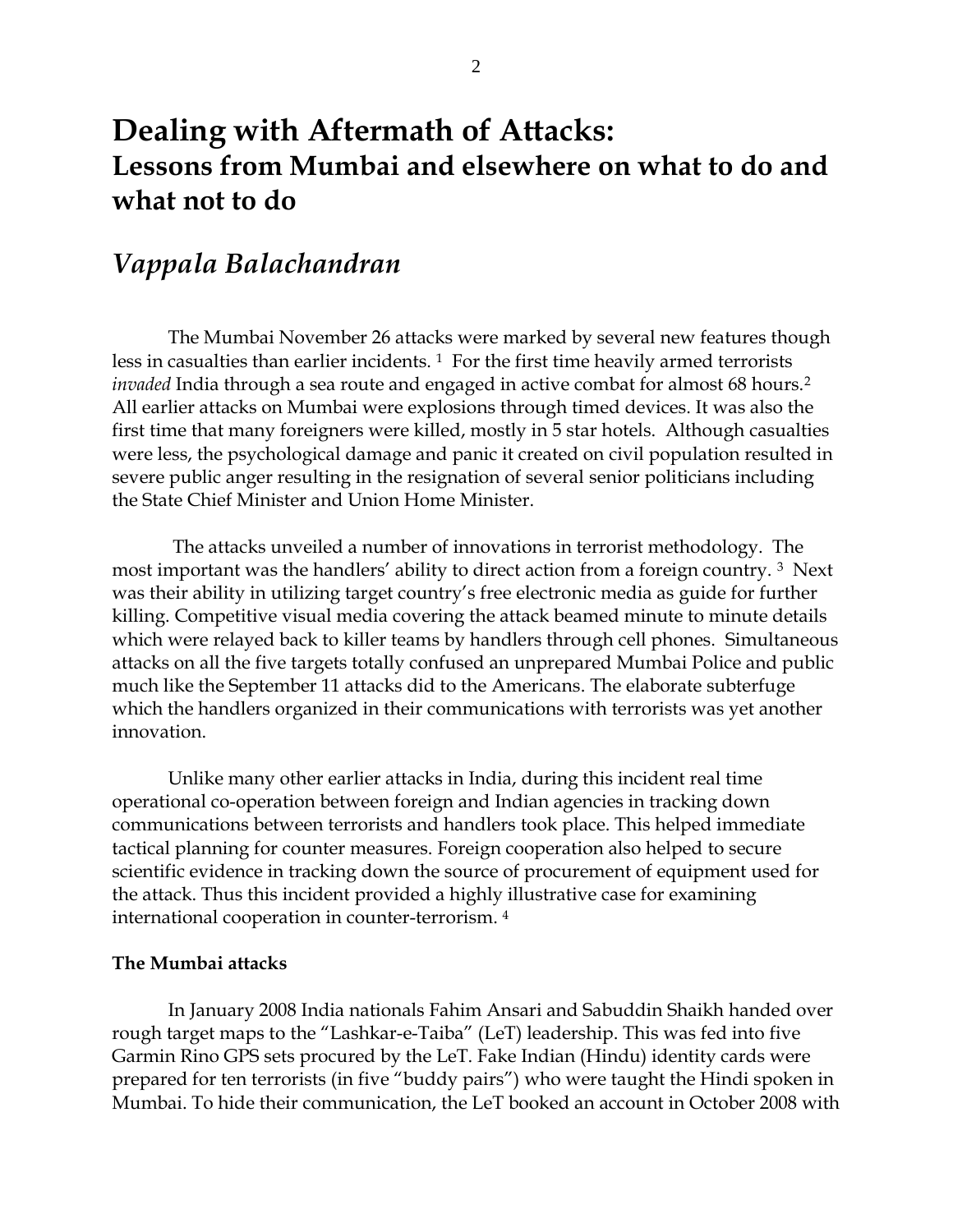Callphonex, a New Jersey (USA) VOIP service provider and obtained different cell numbers in an Indian fictitious name as a VOIP re-seller. Separate numbers were obtained for two way communications (handler to terrorists and terrorists to handler). Payments were made from different locations including Pakistan and Italy. Fictitious email ID created by them was traced subsequently to ten IP addresses in Lahore, Chicago, Kuwait, Koroliov (Russia) and Rawalpindi. This was used for communication with Callphonex and also with an Indian TV channel claiming themselves as "Deccan Mujahideen".5 One IP address - that of Sajid Iftikar - was traced to "Special Communication Organization", Rawalpindi, which was suspected to be a government organization. An inflatable rubber dinghy was procured with a Yamaha outboard engine by "Business and Engineering Trends", Lahore. Five cell phone handsets used by terrorists and abandoned in Mumbai were found procured from Nokia, in Dongguan, China by different addresses in Pakistan. Live hand grenades recovered from dead terrorists had "Arges" mark traced to the "Wah Nobel Company" located near Islamabad. <sup>6</sup>

The fully trained terrorists left Pakistani waters on November 23 in a Pakistani vessel "al-Husaini". Each was armed with a AK-47 rifle with 240 bullets, 10 grenades, one 7.62 pistol with 14 rounds, a Nokia cell phone, a RDX laden IED (Improvised explosive device) and dry fruits. The group had a satellite phone. On entering Indian waters off Saurashtra coast they hijacked an Indian vessel *M.V.Kuber* with five crew members. Four of them were led away in al-Husaini and reportedly killed. One was taken to Mumbai coast as a guide, until the last four nautical miles, and then killed. They then inflated the rubber boat with a foot pump, transferred all equipment and abandoned the *Kuber* with the dead sailor, and reached the Mumbai shoreline around 8:30pm on November 26. On landing in the thickly populated Machimar Nagar (Fishermen"s Colony) opposite Badhwar Railway Officers" quarters, they split themselves into five groups and went towards target areas. Some hired taxis while one team walked up to the Chabad House<sup>7</sup> through narrow bye-lanes. All were guided by GPS instruments.8 Targets were: Leopold Café, Taj Palace Hotel, Chabad House, Railway Terminal and Oberon/Trident Hotel. The Chabad House terrorists were the last to fall at about 4:00 pm on November 29 while the two terrorists in the Oberoi-Trident lasted until that morning. The two terrorists who attacked the railway terminal tried to escape through a narrow lane into Cama Hospital where they killed seven and hijacked a senior police officer"s vehicle after killing nine, including three senior police officers, around midnight of November 26 and 27. However soon thereafter they were finally intercepted by a police road block on "Marine Drive". One terrorist was killed while the other was taken alive. He was Ajmal Kasab, the lone Pakistani terrorist who was caught alive, faced trial and was sentenced to death on May 6, 2010.

As far as can be ascertained this was the first time terrorist handlers actively guided attacks from Pakistan through cell phones with numbers appearing from European countries. Also almost certainly for the first time, the terrorist handlers were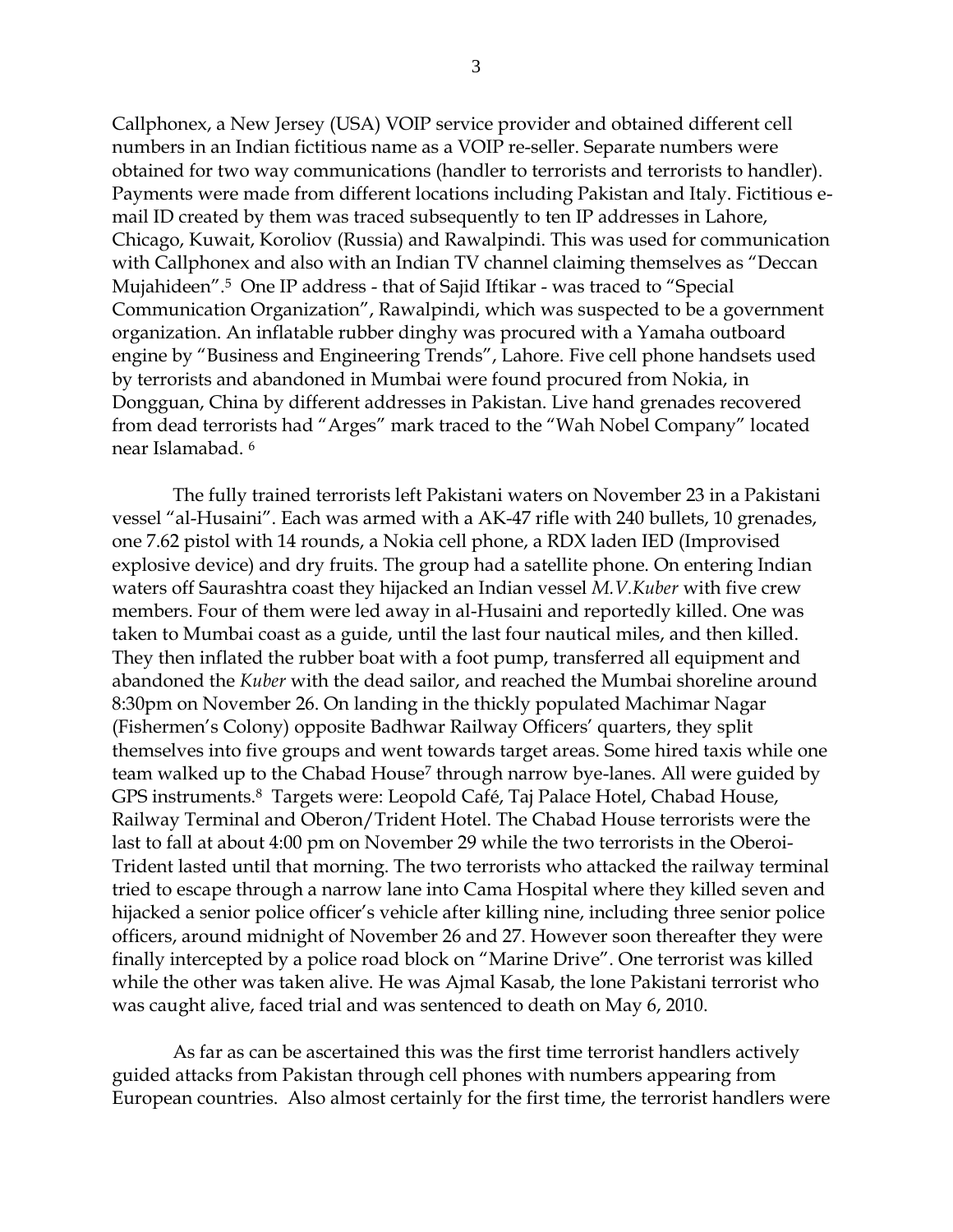helped by a visual media broadcasting minute to minute details on attacks at different spots, casualties, persons who were trapped, public panic and all other operational details.<sup>9</sup> Policemen who saw visuals of their top leaders dying in ambush including an Inspector General in charge of the State anti-terrorist squad conveyed to the Enquiry Team that it seriously demoralized the entire force which was engaged in combat operations for 68 hours. Further and significant public panic also resulted from several bombs going off in different parts of the city. The terrorists had planted bombs in unsuspecting taxis which took them to target spots which later blew up in different parts of the city. Bombs planted in the Taj hotel, the Oberoi-Trident and Chabad House, exploded causing great damage. Rumours that started to spread claimed 60 terrorists had invaded the city.<sup>10</sup>

#### **Strategic failures of government machinery**

Even though central agencies received a series of intelligence alerts from 2006 that the LeT was training teams for sea borne commando attacks on multiple targets including luxury hotels in Mumbai they did not lead to capacity building by the local police in Maharashtra state. No efforts were made to strengthen sea patrolling. <sup>11</sup> In the Indian system, the State Police were responsible for guarding 12 nautical miles from shore line, the Defence Ministry"s Coast Guards from 12 to 200 nautical miles and the rest is the responsibility of the Navy. Owing to several reasons the state of Maharashtra, which has 720 kilometers of coast line, could not set up satisfactory coastal security. The Central Government also failed to order the Coast Guards to keep vigilance despite generating terror alerts since 2006. Special anti-terrorist squads created in Maharashtra to confront terrorists in the wake of earlier bomb attacks also proved inadequate. The terrorists used "area clearing weapons" like grenades against which the local police had no suitable equipment to counter.

Prior to the attacks the central and state governments neglected "open source intelligence" on such attacks. They failed to verify press reports that a suspected LeT vessel with terrorists was intercepted in March 2007 off the Mumbai coast by the Coast Guards. Similarly the Mumbai police failed to analyze capacity building by the terrorist groups concerned and their implications for Mumbai"s own security following the Kabul Serena Hotel attack (January 2008) or Islamabad Marriot attack (September 2008).

The government's response was also let down by the time it took (almost 11 hours) for the National Security Guards (NSG), the specially trained commando force to counter terrorist attacks, to arrive at the scene since they had to be flown from a location near New Delhi. By the time they arrived most of the killings and arson had already taken place. The Army and Navy contingents who were deployed in the interim to help the local police proved ineffective in resisting the heavily armed and well trained terrorists. Even the NSG only managed to clear the last of the terrorists in the afternoon of November 29. The local police, although poorly equipped and took heavy casualties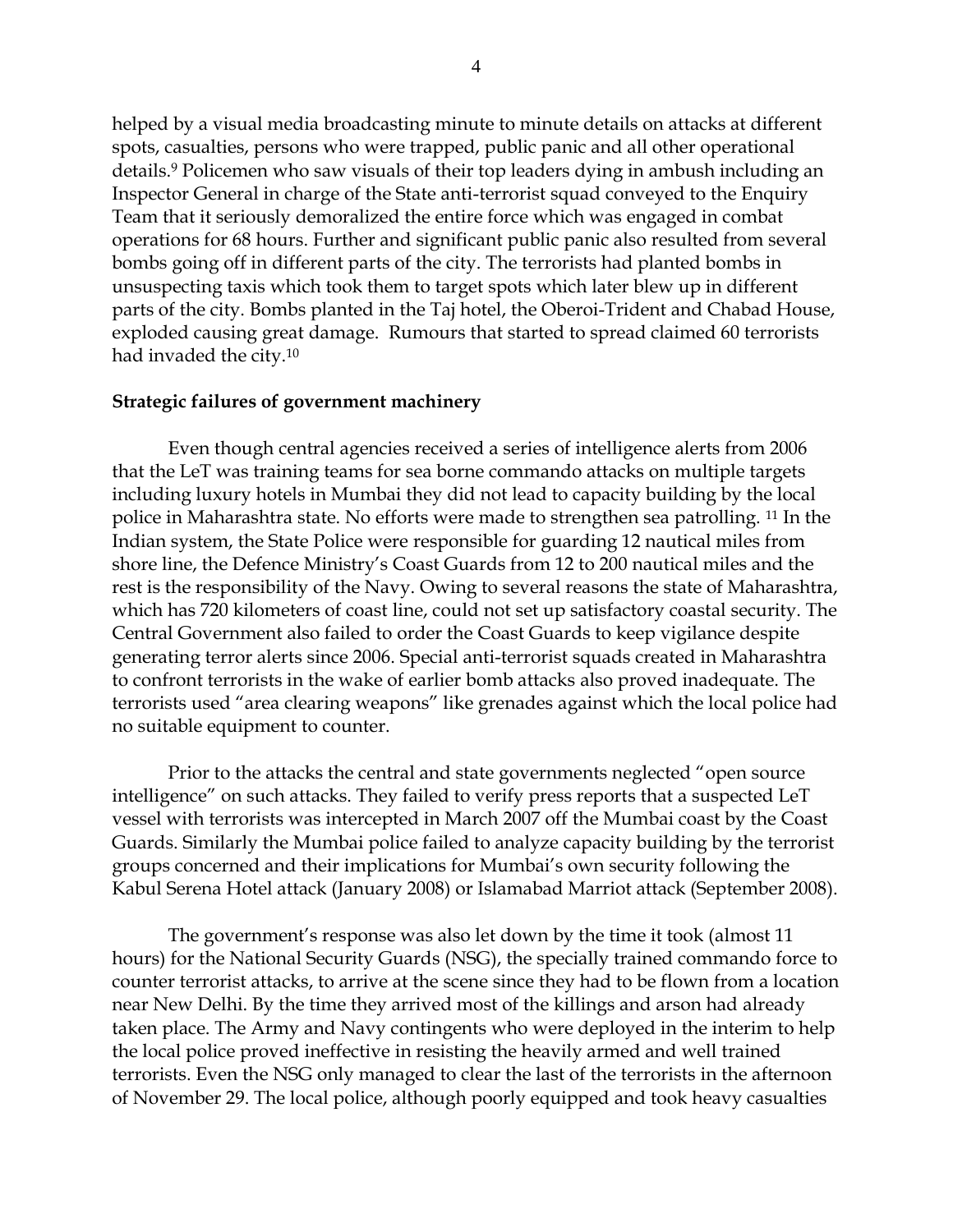in the process, contributed most to containing the damage by avoiding the violence from spilling beyond the target spots. Its officers even ventured inside the narrow labyrinths of luxury hotels to keep terrorists at bay although they could not match the terrorists" skill.

A constitutional provision of division of power between the Union and the states is partly responsible for the poor preparedness of State Police forces. The primary responsibility for internal security affecting the 1.3 billion Indian people is with the civil police numbering about 1 million working under 28 state governments and seven Union territories. 12 The Seventh Schedule of Indian Constitution provides for distribution of powers wherein "police" and "public order" is the state's responsibility. States have been reluctant to dilute this. <sup>13</sup> The deployment of police is a prerogative of state governments and the Union government, as such, has no authority to order the deployment of police. Unlike other countries India has no law on "federal crime". Consequently terrorism even emanating from outside international borders is considered as crimes to be investigated only by state police.<sup>14</sup> Training and deployment of state police are left to individual states. The quality of police training and preparedness thus differ from state to state. The Mumbai incident confirms long standing experience that this is a key weakness in India"s anti-terrorist capacity.

Inexperience of local authorities also contributed to their failure in handling an attack on the scale of the Mumbai assaults. 15 Ambulance services failed while fire engines ran out of water. Police vehicles had to be used to ferry the injured to hospitals and also as escorts for fire engines trying to replenish their water. Instead of having one centralized Operations Room, different sets of supervisory officials met in different "Control Rooms". The experience underlined the need to have an overall "Operational Incident Manager" to take charge of the situation.

#### **Present features of Jehadi terrorism in South Asia and inter-state links**

Educated Indian Jehadi recruits continue to have links with others including like minded extremists abroad as revealed by the terrorists arrested in September 2010 for the February 13, 2010 Pune (Maharashtra) "German Bakery" IED attack which killed 17 and injured 56. Footprints of the Indian Mujahideen (IM) and the LeT were clearly visible proving James Kitfield"s premonition in 2006. <sup>16</sup> The attack architecture was prepared in a remote town, Udgir, 590 kilometers from Mumbai in a small "Cyber Café"<sup>17</sup> owned by Mirza Himayat Baig. The 3 kilogram RDX bomb assembled here was carried all the way from Udgir to Pune (380Km) on a public bus! They also wanted to attack a major Indian Army camp in Deolali (Nashik District adjoining Pune District) to avenge the Malegaon Bomb attack on September 28, 2008 by a Hindu extremist group.<sup>18</sup> The main terrorists were trained by the LeT in Pakistan and had used Bangladesh and Nepal for clandestine cross border journeys. Mirza Himayat Baig revealed that he received training in Colombo, a hitherto unknown training center, in "Daura-e-aam"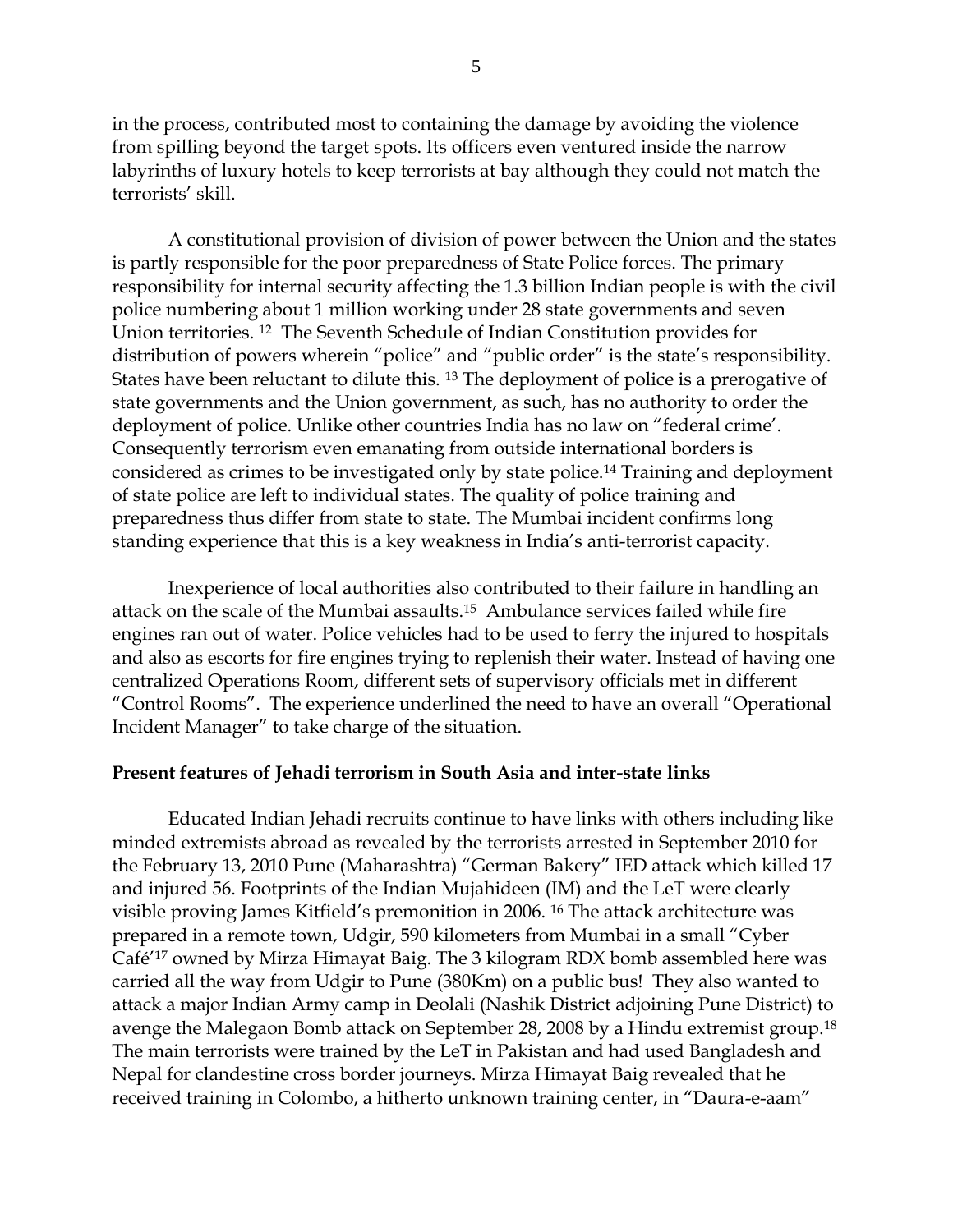(Basic combat course) and "Daura-e-Khaas" (3 months advanced combat course). Colombo was preferred since Pakistan-Nepal or Pakistan-Bangladesh routes have been kept under close surveillance since November 26. He also said that terrorists preferred operating in small modules to prevent detection. Another terrorist Sheikh Hussain Fareed alias "Bilal" who lived as a Hindu in Nashik District said that he was indoctrinated in Qatar in 2007 while working as a mechanic. Bilal was then sent to Dubai and Iran to meet with LeT leadership. He said that Gulf countries continued to be key recruiting areas for Indian youths. <sup>19</sup>

Some fringe organizations representing "marginalized sections" of Indian society with avowed political agenda were found instigating extremist activities clandestinely. Abdul Nasser Madani of Kerala State, leader of the Islamic Sevak Sangh (Islamic Service Society-ISS) and later of Peoples" Democratic Party (PDP) when ISS was banned in 1992 was accused in the 1998 Coimbatore serial bomb blasts killing 60. After his acquittal in 2007 he was wooed by Kerala State political parties to garner Muslim votes. However he was again arrested in 2010 for inciting LeT terrorists responsible for several bomb blasts including the 2008 Bangalore serial bombing cases. Similarly some activists of the Popular Front of India (PFI) were accused of chopping off the right hand of Mr. Joseph, a Kerala College professor on July 4 2010, for alleged blasphemy in preparing a College question paper. <sup>20</sup>

#### **"Mega Cities": A big problem in developing Countries**

South Asian cities are "Endless Cities" <sup>21</sup> with nightmarish logistical problems for law and order even in normal times. India's Central Urban Development Ministry's "Expert Committee" has said that the projected slum population in or around major Indian cities would go up from the present 75.26 million to 93.06 million in 2011.22 Lop sided urban development in most major cities has created honey comb residential structures on narrow streets causing traffic snarls, water scarcity and a host of other problems. Mumbai, which had a population of 7 million in 1975, has 14 million now. Including its satellite cities it is 19 million. The entire population is confined to a land area of 604 square kilometers, with 54% living in slums occupying only 6% of the land area.23 Seven million travel daily by suburban trains while the volume of daily traffic by bus is four million.<sup>24</sup> Flash riots take place if daily transit trains are delayed. Even in ordinary times emergency vehicles have grave difficulties in reaching trouble spots promptly. 25

#### **Inter-state Counter-Terrorist cooperation in South Asia**

Terrorism was noticed as a new phenomenon in India only since the mid-1980s after Prime Minister Indira Gandhi"s assassination by her police guards on October 31, 1984. India then created new Central anti-terrorist forces to help the state police in meeting terrorism which had raged in Punjab after Indian forces stormed the Sikh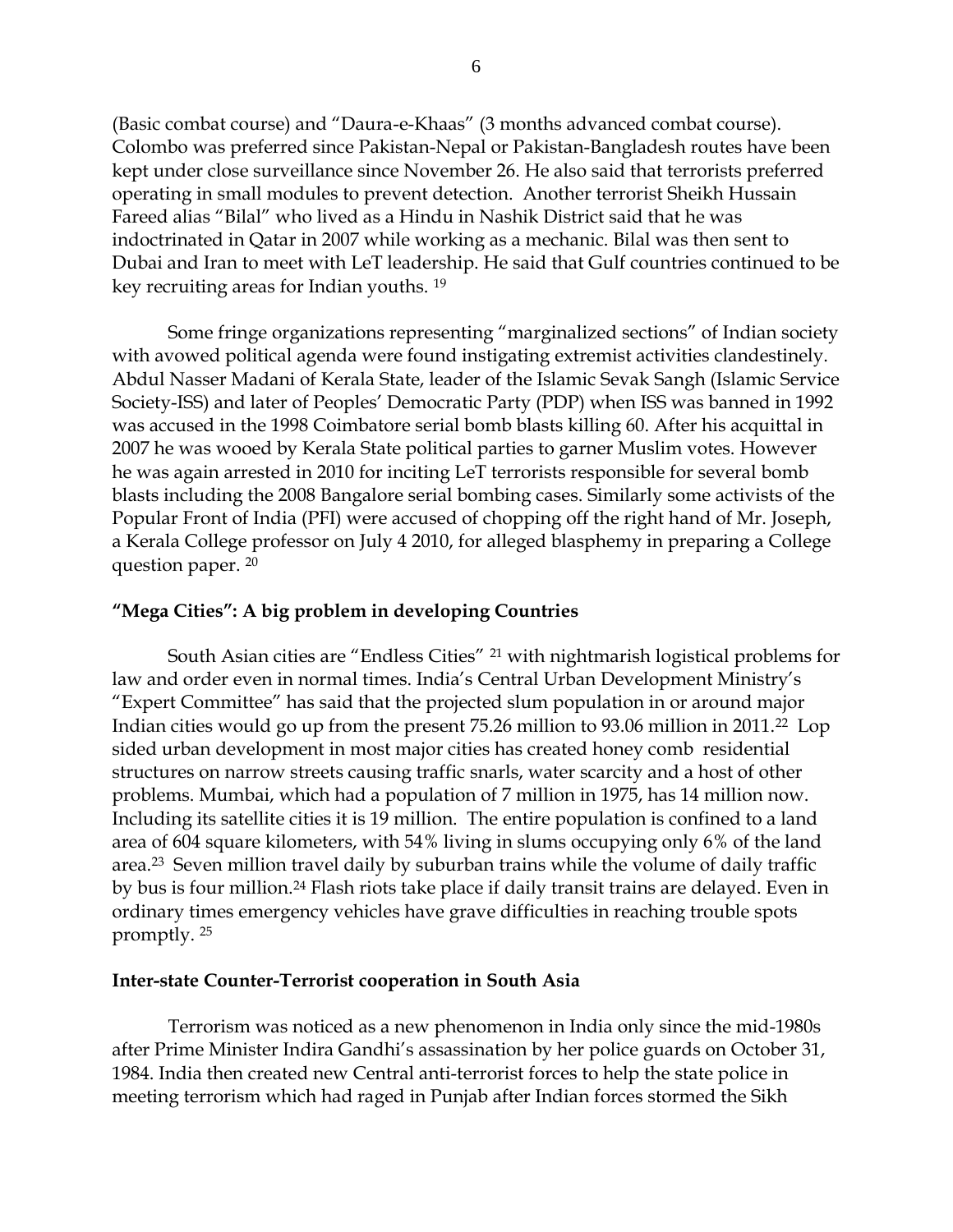religious shrine in June 1984 to flush out militants. From 1989 onwards Kashmir related terrorism gave a new dimension to the problem while the Babri Masjid demolition by Hindu zealots on December 6, 1992 extended it to the rest of India. Communal strife gave way to Jehadi terrorism. However Indian Police did not evolve a holistic strategy to tackle terrorism since information on terrorist activities was scattered in different wings of the Security machinery. The March 12, 1993 serial blasts in Mumbai, which killed 257 in 13 "serial" explosions, were considered as the first manifestation of externally sponsored terrorism in the "rest of India". It was not so. Indian security forces forgot that an earlier externally sponsored attempt to spread strife to South India with similar *modus operandi* by bombing various targets including the Madras Stock Exchange. This series of attacks failed due to the chance arrest of the Toronto based Lal Singh on July 16, 1992.<sup>26</sup> The Central Bureau of Investigation which took over investigation from the local police in August 1992, failed to inform others of this methodology of serial bomb blasts - much like the failures of US authorities prior to September 11 where interrogation reports were not shared. Consequently the then Bombay Police Commissioner told the media that he suspected LTTE"s hand immediately after the March 1993 blasts in which the Bombay Stock Exchange was also bombed.<sup>27</sup>

The lack of a holistic understanding of the inter links between terrorists adversely affects not only the internal counter-terrorist operations within a country but also the countering of global terrorism. I first underlined the importance of understanding how terrorists operated trans-nationally during a lecture at the Seminar on Terrorism organized by the National Advisory Council on South Asian Affairs, Washington DC on June 19, 2003. It was the chance arrest of Noor Sikander by Mumbai Police in May 2003, who was responsible for the March 2003 serial Mulund blasts, that revealed Aftab Ansari – deported from Dubai to India in February 2002 – was involved in the January 2002 shooting of the Kolkata American Center in Calcutta, and as the mastermind of the kidnapping for ransom of Partha Burman (Kadim shoes, Kolkata) in July 2001. The ransom (reportedly US\$ 600,000 or \$830,000) was sent through "Hawala" channels in Hyderabad or Dubai to Saeed Omar Sheikh of Jaish-e-Mohammad (the killer of Daniel Pearl) who forwarded it to Mahammed Atta before September 11. In other words the Kolkata ransom wholly or partially funded September 11 attacks. We came to know about this only in 2003. No state police with inherent handicaps would have learnt about this in advance since criminal activities spanned several states/countries.<sup>28</sup>

Counter-terrorist cooperation between different countries usually depends on bilateral political relations. If bilateral relations warm up there is some movement in cooperation as we see with India and Bangladesh. The present Bangladesh Government has handed over several fugitives of United Liberation Front of Assam (ULFA), a regional terrorist group hiding in Bangladesh. <sup>29</sup> However by and large there has been no satisfactory cooperation among South Asian countries due to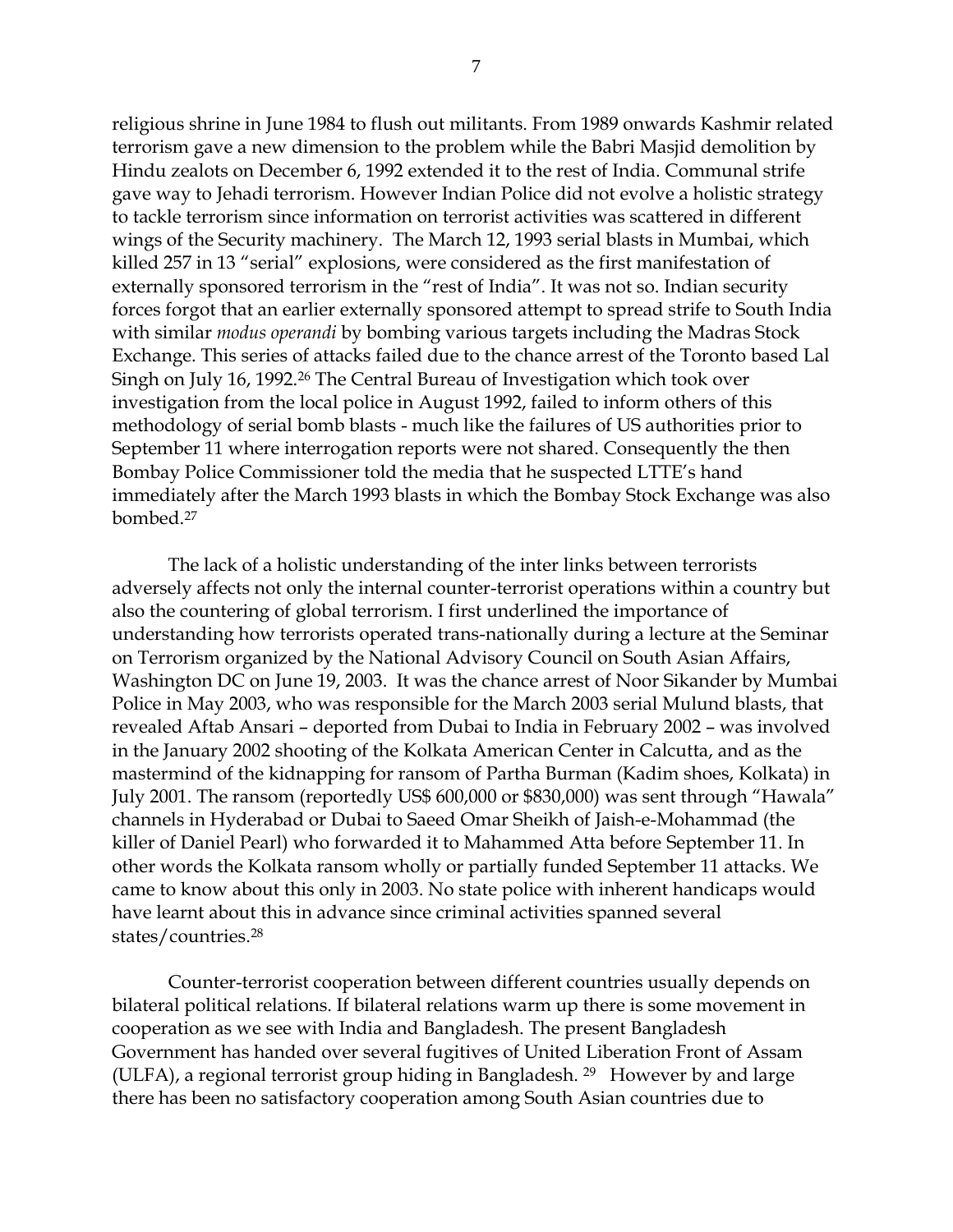historical factors. Despite reaching the "SAARC [South Asian Association for Regional Co-Operation] Regional Convention on Suppression on Terrorism" since 1987 no concrete steps have been taken by the signatories to establish intelligence sharing or arrest of fugitive terrorists. Sometimes even when political relations are normal such exchanges do not result in prompt action. Early in October 1994 Indian intelligence came to know LTTE preparations to assassinate Gamini Dissanayaka, one of Sri Lanka"s brightest politicians. Sri Lankan authorities were immediately alerted through diplomatic channel. However this was lost in the bureaucratic chain and Gamini Dissanayaka was killed in a suicide bomb attack near Colombo on October 24, 1994 much like former Indian Prime Minister Rajiv Gandhi who was killed on May 21, 1991.<sup>30</sup>

Studies of the Indo-Pakistani relations indicate that temporary groundswell of good dialogue is not translated into policy correction. The "Hawana Declaration" (September 16, 2006) between President Pervez Musharraf and Prime Minister Dr. Manmohan Singh on intelligence exchange was a non-starter. The bonhomie witnessed during SAARC Interior Ministers" Conference (Islamabad, June 2010) and the warm sound bites between Indian and Pakistan Interior ministers during bilateral parleys, which also saw the first ever meeting between both countries' Chiefs of Intelligence Bureaus, did not in fact result in any forward movement to implement "SAARC Convention on Mutual Assistance in Criminal Matters". Indeed, the verbal pyrotechnics witnessed later between both countries on Kashmir stone throwing and police action have almost wiped out the possibility of any movement by Pakistan pursuing the case against November 26 conspirators which were purely as a result of external pressure. <sup>31</sup>

#### **What is the way out?**

It will be futile to imagine that relationship between some South Asian countries would improve in the near future to enable active counter-terrorist cooperation to European standards. However, experience reveals that activities of scattered extremist modules in different countries pose threats not only to home countries but also to the rest of the world. Experience during the last thirty years has revealed that terrorism is not a conventional foreign intelligence problem. Yet most nations still entrust their foreign intelligence agencies with collection of intelligence on terrorism and liaison merely because terrorists usually live outside their national boundaries. Most intelligence agencies are organized on the basis of lessons learnt from World War II to support their foreign offices. They share the same professional culture and outlook, and often undertake intrusive and at times coercive operations under cover of diplomacy. Because of this they suffer from mutual distrust. In contrast, terrorism based on transnational religious extremism is a new phenomenon that uses organized crime"s tradecraft. It is more of a policing problem than a foreign intelligence service problem. In this context it is useful to remember the main recommendation of the "John Major Enquiry Report" on the 1985 Air India Kanishka aircraft bombing. He advised the CSIS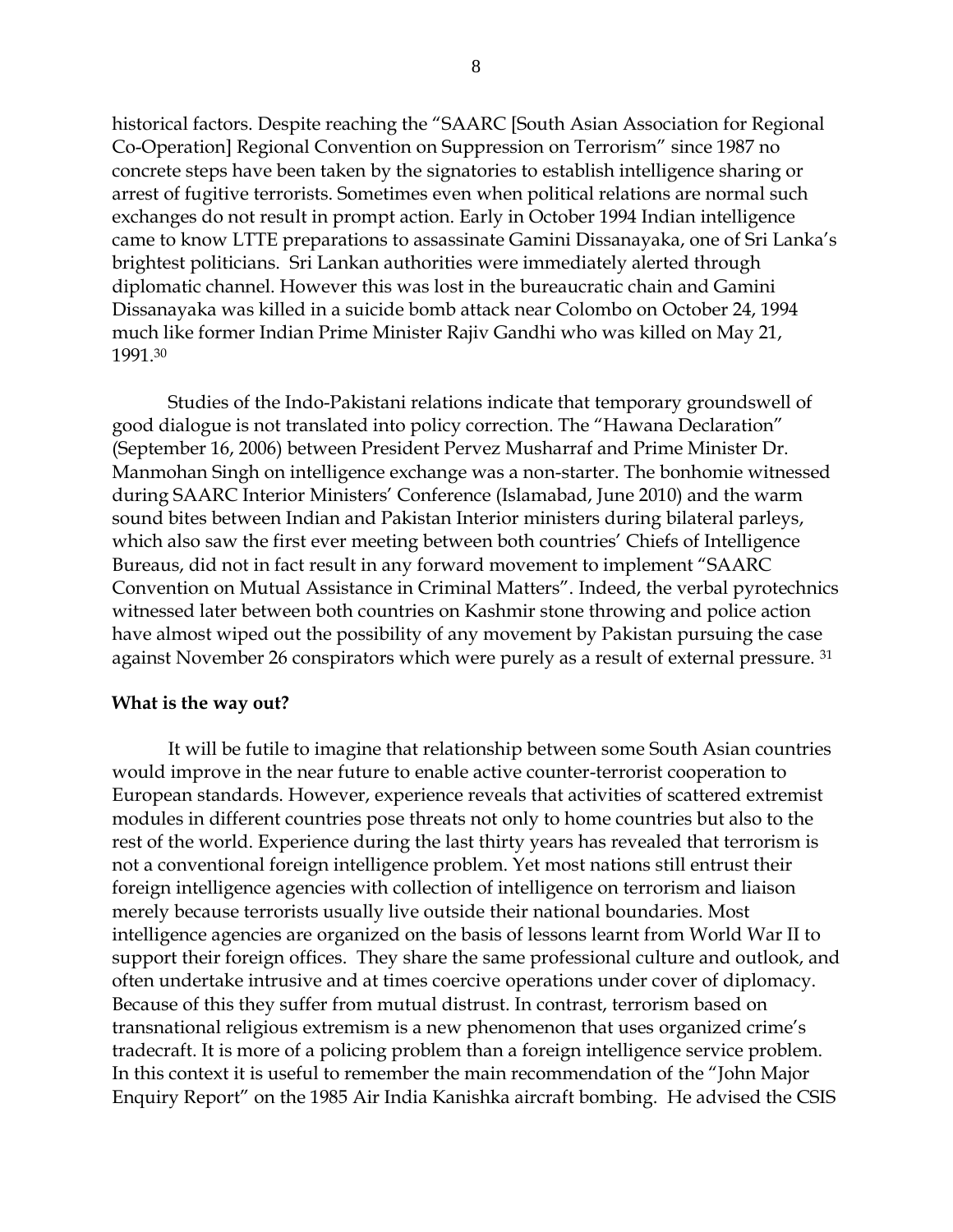to upgrade their intelligence collection to the level of MI5 or ASIO in producing intelligence that can be used as evidence.<sup>32</sup>

It is a generally accepted fact that police organizations enjoy better credibility even between less friendly nations since their activities are governed by national criminal laws supervised by courts. That is not the case with intelligence agencies, which are often suspected to be working against other countries or whose work are not subject to be tested in a court of law. It is for this reason why national crime investigating agencies like FBI or Australian National Police have foreign relations posts. Even New York Police and Los Angeles Police Departments have foreign liaison posts in view of the complex problems of terrorism originating from abroad. To make South Asia more effective in countering transnational terrorism, "Police Attaches" should be appointed to liaise with local police authorities where they are needed.  $^{33}$ 

 $\overline{a}$ 

<sup>1</sup> The 1993 serial bomb attacks killed 257 while the timed bomb attacks on transit railway system in 2006 resulted in 209 deaths. The Mumbai attacks saw 170 deaths including 25 foreign nationals, 18 security personnel and 5 sailors on the high sea.

<sup>2</sup> They were met initially by poorly equipped civil police who took heavy casualties and later by well trained Central anti-terrorist commandos.

<sup>&</sup>lt;sup>3</sup> New York Police Commissioner Raymond Kelly said, "The ability of terrorist handlers to direct operations from outside the attack zone using cell phones" was a "formidable capacity to adjust tactics while attacks are underway". The Senate Homeland Security and Governmental Affairs hearing on "Mumbai Terrorist Attacks" on January 08, 2009.

<sup>4</sup> Remarks prepared for delivery by Robert S. Mueller, Director, Federal Bureau of Investigation, at the Council on Foreign Relations Washington, D.C. on Feb 23, 2009: "Through these partnerships, we had unprecedented access to evidence and intelligence. We examined the scenes of several attacks. Agents and analysts conducted more than 60 interviews, including that of the lone surviving attacker. Our forensic specialists pulled fingerprints from improvised explosive devices. They recovered data from damaged cell phones, in one case by literally wiring a smashed phone back together. At the same time, we collected, analyzed, and disseminated intelligence to our partners at home and abroad – not only to determine how these attacks were planned, and by whom, but to ensure that if a second wave of attacks was in the offing, we possessed the intelligence to stop it."

 $^{\rm 5}$  The "Indian Mujahideen" (IM) was noticed from 2008 in several terror attacks in India. This is widely seen as a breakaway group of "Students" Islamic Movement of India" (SIMI). The Mumbai terrorist handlers used "Deccan Mujahideen" to confuse the public that it was an indigenous outfit like IM.

<sup>6</sup> Final Report (charge sheet) of the Mumbai Terror Attack cases November 26, 2008 submitted on February 25, 2009 in the Court of the Additional Chief Metropolitan Magistrate, 37<sup>th</sup> Court, Esplanade, Mumbai. Two Garmin Rino sets were traced from Taj hotel while one Garmin 12 Map was recovered from *MV Kuber*, an Indian vessel hijacked by terrorists on November 23, 2008.

<sup>7</sup> "Chabad House", known locally as "Nariman House", was purchased by Chabad Lubavitch movement in 2006. Neither the local police nor the Foreigners" Intelligence Branch knew about the existence of a Jewish hostel here.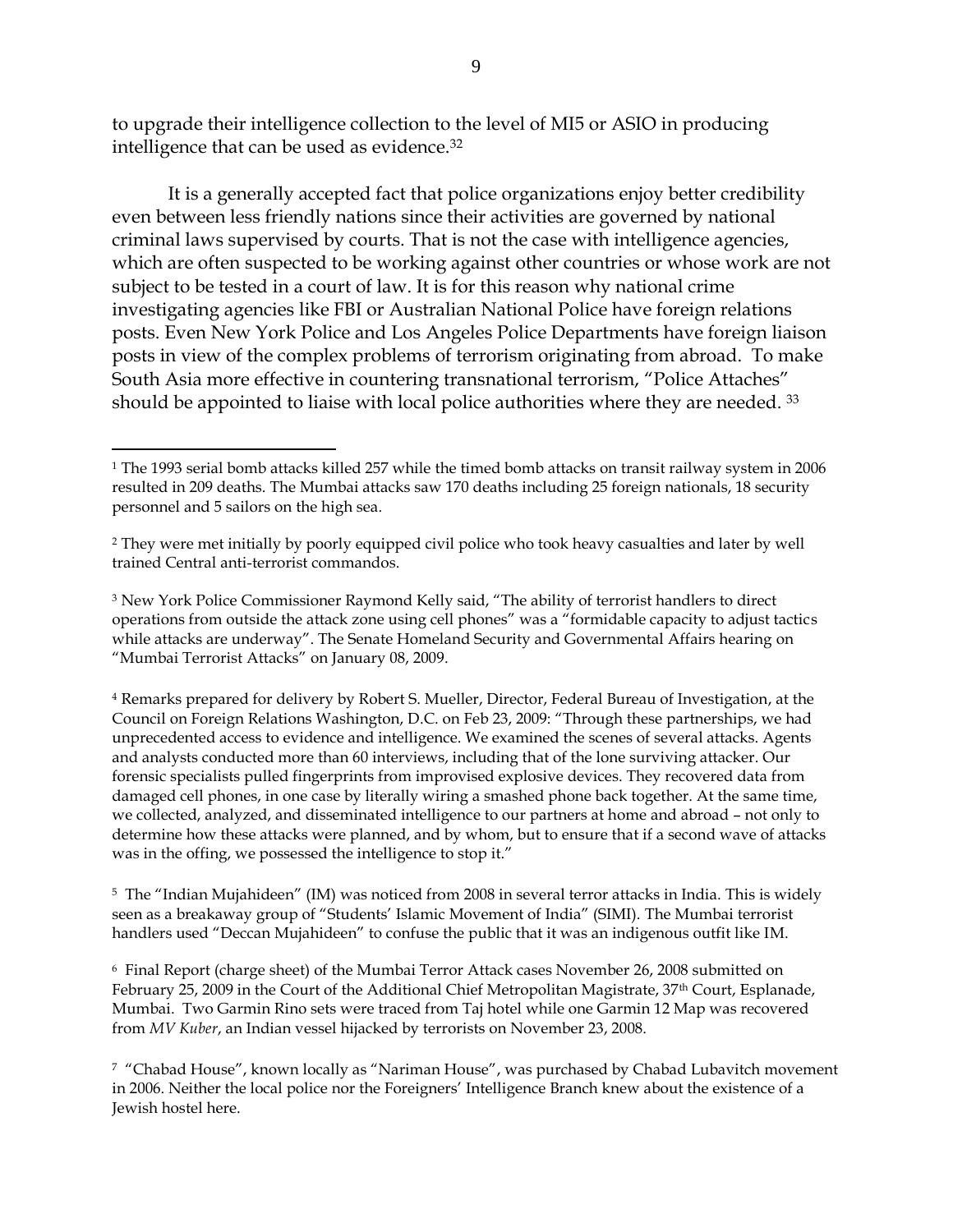<sup>8</sup> The first attack was made at Leopold Café (21:30-21:40) killing 11, the second at Taj Hotel (21:40 - 36 dead), the third at Chabad House (21:45 -9 dead), the fourth at Oberoi-Trident (21:50 -35 dead) and the fifth at the Railway Terminal (21:50- 22:15, killing 52). The Leopold team joined up with the Taj pair during the prolonged siege, until the morning of November 29.

 $\overline{a}$ 

<sup>9</sup> They unintentionally helped the handlers in re-energizing terrorists by exhorting them that their attacks were effective. At one stage the Indian TV wrongly reported that a Central Minister was among those trapped in Taj Hotel. Immediately handlers were heard asking terrorists to trace and kill him.

<sup>10</sup> These simultaneous incidents sparked off panic all over the city leading to 1365 calls to the city police control room between 21:30 and 02:00 hours on the night of November 26-27. The authorities had no means of knowing how many terrorists were involved since in all these cases police entered the scene well after the terrorists had carried out initial killing. No means were available with the authorities to counter these rumours. Whatever feeble attempts were made by disorganized government authorities were drowned in the live coverage.

<sup>11</sup> As against this the Mumbai attacks were considered serious by different police forces in the US who conducted simulated exercises in several US cities. Please see Kevin Johnson and Thomas Frank, "Mumbai Attacks refocus US cities", *USA Today*, Dec 5, 2008.

<sup>12</sup> The reason why the states and not the Centre came to manage "Internal Security' was because India adopted the ingredients of the colonial Government of India Act of 1935 while formulating constitutional provisions on distribution of subjects between the central government and the states. The 1935 Act had divided subjects into "federal", "provincial" and "concurrent". V.P. Menon, *The transfer of Power in India* (Orient Longman: 1993), 53.

<sup>13</sup> This can lead to bizarre situations. It is commonly estimated that Jehadi terrorism outside the Kashmir valley started after the 16<sup>th</sup> Century "Babri Mosque" was demolished by Hindu mobs in December 1992. Although the Central Government had placed over 20,000 Central Para-military forces at the disposal of the pro-Hindu Bharatiya Janata Party government of Uttar Pradesh State, they were not utilized and the mosque was demolished. M.D. Godbole, *Unfinished Innings* (Orient Longman: 1996), 363.

14 It was only after the Mumbai attacks was a law passed by the Parliament in December 2008 to create a "National Investigation Agency"(NIA) to investigate and prosecute offences affecting the sovereignty, security and integrity of India, and friendly relations with foreign States, thereby including terrorism too.

<sup>15</sup> United States Homeland Security Secretary Michael Chertoff told a Johns Hopkins University audience that the absence of an operational incident manager as was developed in the US after the 9/11 attacks - clearly was a major problem during the Mumbai attacks, where there was a glaring lack of coordination between various departments and agencies. He quoted the *Wall Street Journal* about the lack of communication between the fire services responders and the emergency responders, the police and the military dealing in the hours and then days after that initial assault in Mumbai. Rediff.Com report Dec 12, 2008 (http://www.rediff.com/news/2008/dec/12mumterror-lack-of-coordination-during-attacksglaring-says-top-official.htm).

16 James Kitfield said in "*al-Qaeda's pandemic" ("National Review" September 1, 2006)* quoting Mario Mancuso, former Deputy Assistant Secretary, US Department of Defense: "Global insurgency reacts to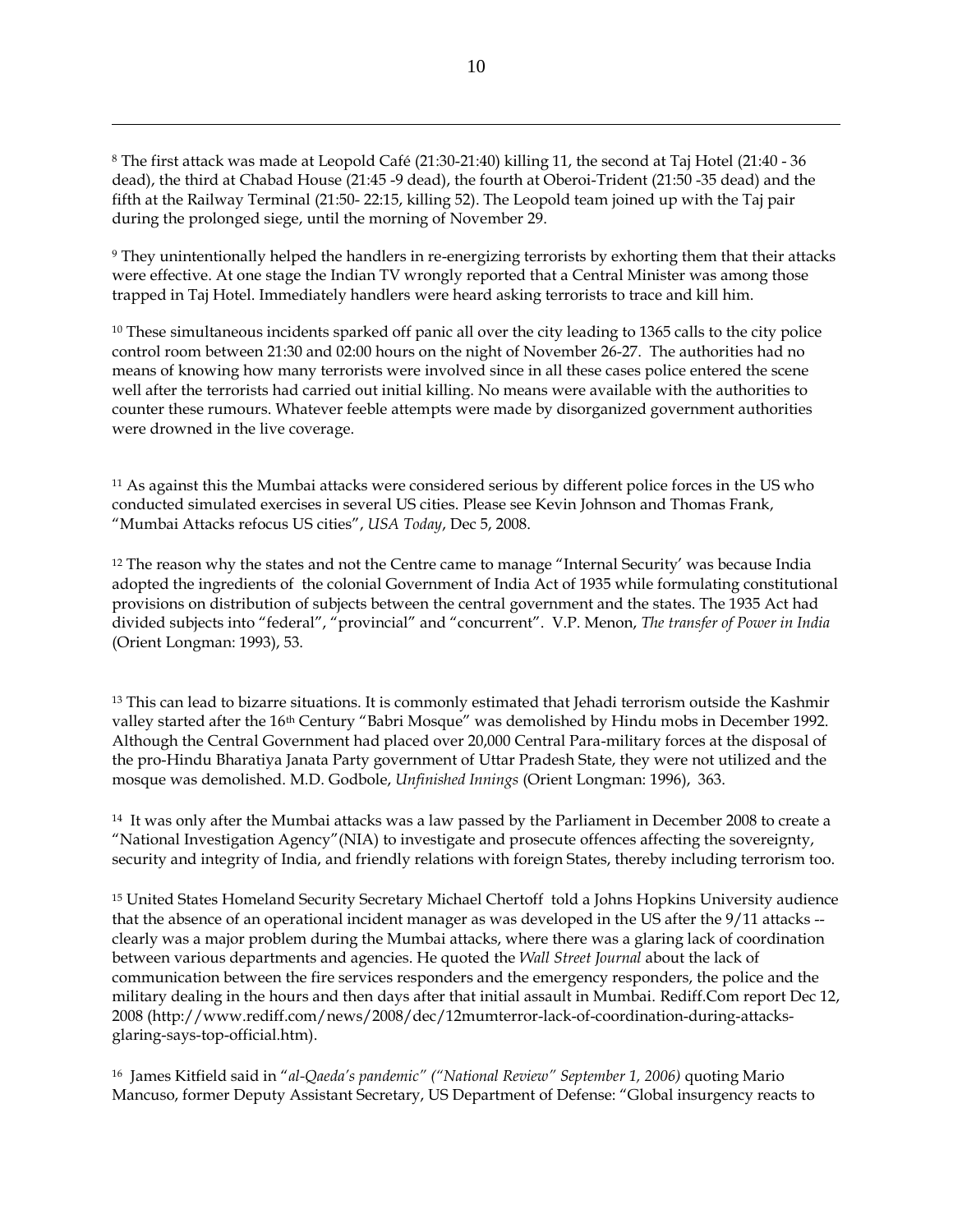Osama bin Laden"s radical ideology almost like distant and seemingly disconnected light particles respond in unison to an unseen wave". In my writings I had gone back into Indian history to trace how extremist feelings were nurtured at different times but ignored on political grounds. The sudden rise in extremist feelings after Babri Masjid demolition in 1992 could be attributed to such latent feelings which have been lying dormant. ( Please see my paper "Indigenous support to cross border/Jehadi terrorism with special reference to Indian Mujahideen/SIMI and the likes"- Paper presented to SIES Seminar on "Countering terrorism in India: Challenges **o**f the 21st Century"- Mumbai University, August 31- September 2, 2009.)

<sup>17</sup> "Cyber Cafes" are commercial outlets enabling those who do not possess computers to surf internet.

18 A Hindu extremist module responsible for the Malegaon (a Muslim majority city) blast on September 29, 2008 killing 7 persons was unearthed by the Maharashtra Anti-Terrorism Squad in 2008. This was led by a Hindu extremist lady "Sadhvi" Pragya Singh Thakur and a serving Army Colonel Purohit. The latter is alleged to have provided explosives. All are facing trial now. Following the Mumbai attacks in which the Chief of Maharashtra Anti-Terrorism Squad (Mr.Hemant Karkare) and other senior officers were ambushed and killed there were unfounded rumours that Hindu extremists might have been responsible for this ambush to kill Karkare, the Chief Investigator, as they took advantage of the general confusion in the city.

<sup>19</sup> A report published in a Sunday newspaper on September 5, 2010 said that 2 Indian nationals were killed among 10 in an accidental explosion in Mogadishu on August 21, 2010. They were among the many youths originally from Southern Indian states like Karnataka who were recruited from Dubai by Al Shabaab to work in Yemen and Somalia. *The Sunday Guardian* (New Delhi) September 5, 2010 ("Indian Youth Joining Al Qaeda in Africa").

<sup>20</sup> This provoked the Communist Marxist Chief Minister of that State to say that PDF was "aiming to convert Kerala into a Muslim country in the next 20 years".

<sup>21</sup> <http://www.guardian.co.uk/world/2010/mar/22/un-cities-mega-regions/print>.

22 *Times of India,* September 5, 2010.

 $\overline{a}$ 

<sup>23</sup> "Real Estate Intelligence Service by Jones, Lang, LaSalle & Meghraj has estimated that Mumbai building industry forms 40% of the US\$100 billion building projects in India. (*Times of India*, September 25, 2010).

 $24$  Latest statistics on bus traffic indicates that the daily passenger traffic has reached almost 5 million a day in Mumbai city.

25 Religious festivals like "Ganpathi" (Elephant God) in August-September pose tremendous crowd control challenges. Huge mass of people partake in the processions in which the clay idols of God "Ganpathi" are immersed in water. The number of idol immersions increases year on year. In 2009 there were 180,000 processions for immersion; in 2010 it reached 200,000.

<sup>26</sup> The first judicially tested terror case on outside involvement was through an Indian Supreme Court judgment on January 9, 2001 [2001(1) Crimes 115(SC] mentioning that C.A.M Basheer of Kerala, a post graduate diploma holder in aeronautical engineering, had organized the 1991 Students" Islamic Movement of India(SIMI) convention in Bombay where Khalistani/SIMI linkage was firmed up as desired by Pakistan's official agencies. Later Lal Singh, also known as Manjit Singh, resident of